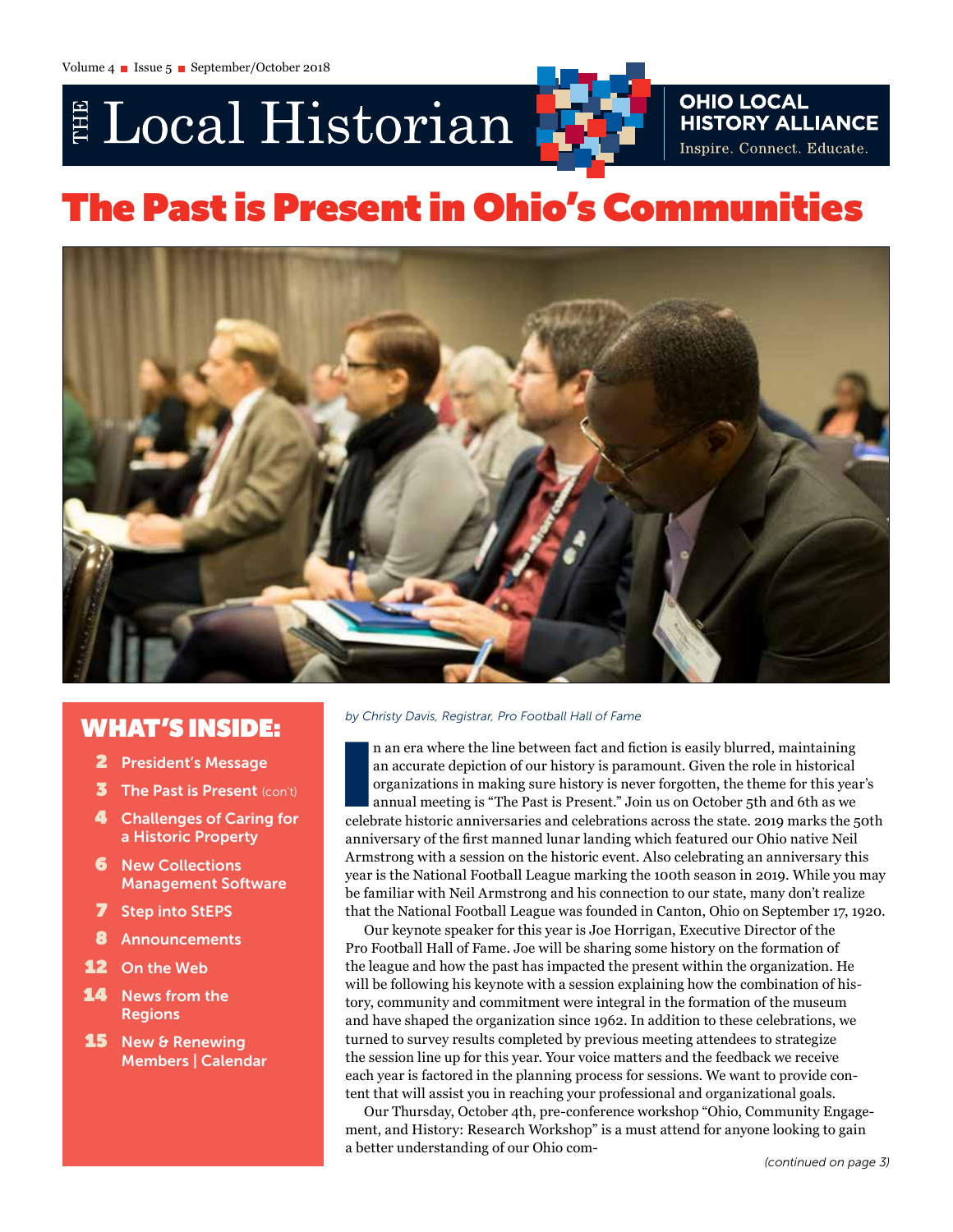# President's

*The 2018 Ohio Local History Alliance Annual Meeting & Conference is just around the corner! The conference will be on October 5th and 6th at the Crowne Plaza in Dublin.* 

*The Education Committee has been working hard since last year's annual meeting to ensure that the 2018 OLHA Annual Conference will meet our members' needs through a wide variety of topics that will be covered in the workshops and* 

*sessions. We are glad to have SOA partner with us again and offer archival sessions during each time slot on Frida, making the conference even better. I want to thank Education Committee co-chairs Jessica Cyders and Christy Davis, and of course Betsy Hedler, for their leadership and thank the committee for their hard work in planning the Annual Conference. I also want to thank Christy for getting our keynote speaker, Joe Horrigan, the Executive Director of the Pro Football Hall of Fame.* **Message:** *the conference even better. I want to thank ever, this year pending approval by the the conference even better. I want to thank ever, this year pending approval by the* 

> *In addition to all the great sessions, the keynote speaker and the always inspiring awards luncheon, the conference is also when we have the Alliance's annual*

*business meeting. We will be voting on the officers and a trustee-at-large position as usually do at the business meeting. However, this year pending approval by the board, we will be voting on updates to our Bylaws. It would be great to have many of our member organizations represented at the business meeting (Friday at 4:15).*

*I hope to see you at the Crowne Plaza, Dublin on October 5th and 6th!*

#### **Todd McCormick**

President, Ohio Local History Alliance Curator/Director, Logan County Historical Society (937) 593-7557 [tmccormick@loganhistory.org](mailto:tmccormick@loganhistory.org)

## 2018-2019 Board Members Ohio Local History Alliance

#### PRESIDENT

**Todd McCormick,** Curator/Director Logan County Historical Society, Bellefontaine (937) 593-7557 *[tmccormick@loganhistory.org](mailto:tmccormick%40loganhistory.org?subject=) [www.loganhistory.org](http://www.loganhistory.org)*

#### 1ST VICE PRESIDENT

**Wendy Zucal,** Executive Director Dennison Railroad Depot Museum, Dennison (740) 922-6776 *[director@dennisondepot.org](mailto:director%40dennisondepot.org?subject=) [dennisondepot.org](http://dennisondepot.org)*

#### 2ND VICE PRESIDENT

**Leann Rich,** Manager of Education & External Relations Mahoning Valley Historical Society Youngstown (330) 743-2589 *[lrich@mahoninghistory.org](mailto:lrich%40mahoninghistory.org?subject=) [www.mahoninghistory.org](https://mahoninghistory.org/)*

#### **SECRETARY**

**Ruth Brindle,** Co-Director Main Street Wilmington *[ruth.m.brindle@gmail.com](mailto:ruth.m.brindle%40gmail.com?subject=)*

#### TREASURER

**Kathleen Fernandez,** Historian and Museum Consultant, North Canton *[kathyfernandez@neo.rr.com](mailto:kathyfernandez%40neo.rr.com?subject=)*

#### TRUSTEES-AT-LARGE

**Jack Blosser**, Fort Ancient Earthworks and Nature Preserve, Oregonia (513) 932-4421 *[Jblosser@fortancient.org](mailto:Jblosser%40fortancient.org?subject=) [www.fortancient.org](http://www.fortancient.org/)*

**Gary Levitt,** Director Museum of Postal History, Delphos (419) 303-5482 *[mphdelphos@gmail.com](mailto:mphdelphos%40gmail.com?subject=) www.postalhistorymuseum.org*

**Timothy Daley,** Executive Director, Cuyahoga County Soldiers' and Sailors' Monument, Cleveland (216) 621-3710 *tdaley@cuyahogacounty.us www.soldiersandsailors.com*

#### IMMEDIATE PAST-PRESIDENT

**Beth Weinhardt,** Local History Coordinator Westerville Public Library, Westerville (614) 259-5028 *[bweinhar@westervillelibrary.org](mailto:bweinhar%40westervillelibrary.org?subject=) [westervillelibrary.org/local-history](http://westervillelibrary.org/local-history)*

#### EX-OFFICIO (EXECUTIVE SECRETARY)

**Dr. Betsy Hedler,** Partnerships Coordinator, Local History Services Ohio History Connection, Columbus (614) 297-2538 *[ehedler@ohiohistory.org](mailto:ehedler%40ohiohistory.org?subject=) [www.ohiohistory.org](http://www.ohiohistory.org)*

#### REGION 1

**Richard Witteborg**, Curator of Exhibits Andrew L. Tuttle Museum, Defiance (419) 784-1907 *[witteborg@hotmail.com](mailto:witteborg%40hotmail.com?subject=) [cityofdefiance.com/tuttle-museum/](http://cityofdefiance.com/tuttle-museum/)* **Pat Smith,** Director Allen County Museum & Historical Society, Lima (419) 222-9426 psmith1@wcoil.com

*www.allencountymuseum.org* 

#### REGION 2

**Gene Smith,** Curator of Museums Clyde Museum and McPherson House, Castalia *[historian2769@gmail.com](mailto:jmayle%40rbhayes.org?subject=)* [Julie Mayle, Associate Curator of](mailto:jmayle%40rbhayes.org?subject=)  [Manuscripts—](mailto:jmayle%40rbhayes.org?subject=) [Rutherford B. Hayes Presidential Library &](mailto:jmayle%40rbhayes.org?subject=)  [Museums, Fremont](mailto:jmayle%40rbhayes.org?subject=) [419-332-2081](mailto:jmayle%40rbhayes.org?subject=) *[jmayle@rbhayes.org](mailto:jmayle%40rbhayes.org?subject=) [www.rbhayes.org](mailto:jmayle%40rbhayes.org?subject=)*

#### REGION 3

**Rebecca Urban** Peninsula Foundation, Peninsula (330) 657-2528 *[rurban@peninsulahistory.org](mailto:rurban%40peninsulahistory.org?subject=)* **Greg Palumbo,** Director Lakewood Historical Society, Lakewood (216) 221-7343 *[director@lakewoodhistory.org](mailto:director%40lakewoodhistory.org%0D?subject=)*

#### REGION 4

**Melissa Karman,** Director The Sutliff Museum, Warren (330) 395-6575 *[melissa.karman@sutliffmuseum.org](mailto:melissa.karman%40sutliffmuseum.org?subject=)  www.sutliffmuseum.org*

**Lae'l Hughes-Watkins,** University Archivist Kent State University, Kent *lhughesw@kent.edu www.library.kent.edu/page/10300*

#### REGION 5

**Christy Davis,** Registrar Pro Football Hall of Fame, Canton (330) 588-3616 *[Christy.Davis@ProFootballHOF.com](mailto:Christy.Davis%40ProFootballHOF.com?subject=)  [www.ProFootballHOF.com](http://www.ProFootballHOF.com)*

**Kelly Kuhn-Engstrom,** Director. Curator. Sugarcreek Information Center. Alpine Hills Museum, Sugarcreek (330) 852-4113 *[alpinehillsmuseum@yahoo.com](mailto:alpinehillsmuseum%40yahoo.com?subject=) [alpinehills.webstarts.com](http://alpinehills.webstarts.com)/*

#### REGION 6

**Leslie Wagner,** Historian The Dawes Arboretum, Newark 740-323-2355 x 1256 *lmwagner@dawesarb.org [dawesarb.org/](http://dawesarb.org/)*

**Nina Thomas,** Museum Specialist Anti-Saloon League Museum/Westerville Public Library, Westerville (614) 259-5027 *[nthomas@westervillelibrary.org](mailto:nthomas@westervillelibrary.org) [www.westervillelibrary.org/AntiSaloon/](http://www.westervillelibrary.org/AntiSaloon/)*

#### REGION 7

**Melissa Shaw,** Curator, Collections Management Division National Museum of the United States Air Force, Wright-Patterson AFB (937) 255-8839 *[melissa.shaw@us.af.mil](mailto:melissa.shaw%40us.af.mil?subject=) [www.nationalmuseum.af.mil/](http://www.nationalmuseum.af.mil/)*

**Natalie Fritz,** Curator of Library and Archives Clark County Historical Society, Springfield 937-324-0657; x234 *[nataliemfritz3@gmail.com](mailto:nataliemfritz3%40gmail.com?subject=)*

#### REGION 8

**Ed Creighton** Friends of White Water Shaker Village, Hamilton (513) 756-1515 *[ercmorgans@juno.com](mailto:ercmorgans%40juno.com?subject=)*

**Terrie Puckett** Grailville, Loveland (513) 683-2340 *[tpuckett@grailville.org](mailto:tpuckett%40grailville.org?subject=) [www.grailville.org](http://www.grailville.org)/*

#### REGION 9

**Jessica Cyders,** Curator Southeast Ohio History Center, Athens (740) 592-2280 *[jessica@athenshistory.org](mailto:jessica%40athenshistory.org?subject=)  [athenshistory.org](http://athenshistory.org)* **Megan Malone,** Director

Lillian E. Jones Museum, Jackson (740) 286-2556 *[director@jonesmuseum.com](mailto:director%40jonesmuseum.com?subject=) [www.jonesmuseum.com](http://www.jonesmuseum.com)*

#### REGION 10

**Judy Robinson,** Trustee Noble County Historical Society Caldwell (740) 732-2654 *[jackie.l.robinson@frontier.com](mailto:jackie.l.robinson%40frontier.com?subject=) [www.rootsweb.ancestry.com/~ohnoble/](http://www.rootsweb.ancestry.com/~ohnoble/histsoc.htm) [histsoc.htm](http://www.rootsweb.ancestry.com/~ohnoble/histsoc.htm)* 

**Kyle Yoho,** Education Director The Castle Historic House Museum, Marietta 740-373-4180 *[kyle@mariettacastle.org](mailto:kyle@mariettacastle.org) www.mariettacastle.org*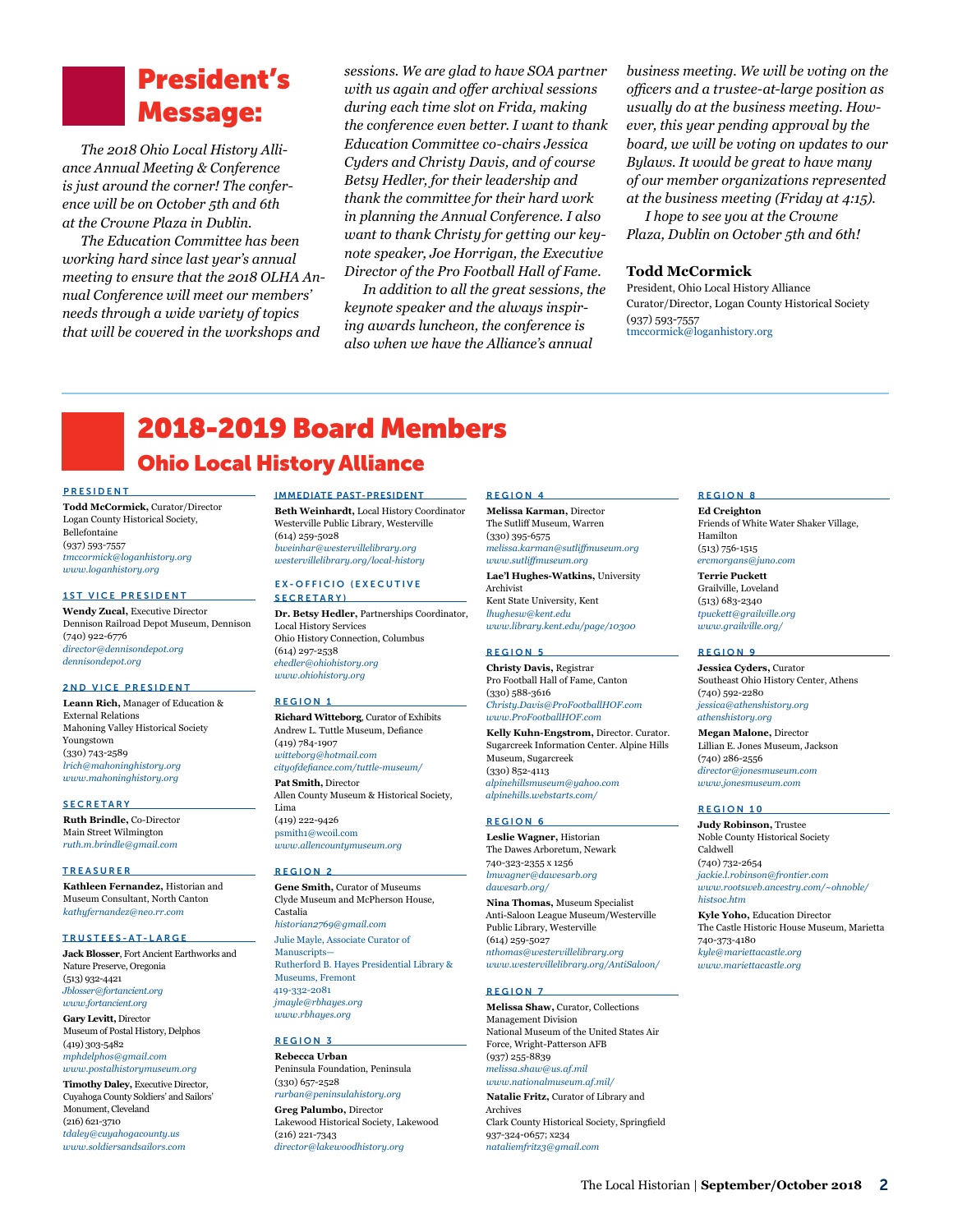munity. The research findings of a two-year project between the Ohio History Connection and presenter Susie Wilkening will be shared in detail along with discussions on how history organizations can be more effective and meaningful through history. Come prepared to gain a better understanding of how to engage new generations with their communities and the broader world. A continuation of this workshop will be held on Friday with "Ohio and its Communities".

This year's annual meeting includes sessions catered to all areas of historic organizations. Do you have historic properties in your community? "Taking your Seat at the Table: Section 106 Consultation" with Diana Welling, Krista Horrocks, and Mary Rody of Ohio History Connection will teach you how your organization can actively participate and advocate for those structures. For those looking to tackle the pros and cons of holiday programming, "Holiday Programming: Successes and Horror Stories" may be the perfect session to attend. Collections managers don't want to miss the "Care of Plastics in Collections" double session presented by ICA-Art Conservation. Executive Director Julie Reilly and Assistant Objects Conservator Claire Curran will provide a history of plastics along detailing the different types, properties, degradation, identification and preventative conservation. Are you looking for ways to identify, engage and build relationships with major gift donors? You won't want to miss "Strategies for Effective Donor Cultivation" with Mike Schmidt, Vice President and Partner, Cramer Associates.

Rounding out the weekend, we have some great Friday sessions from our conference partners, the Society of Ohio Archivists including "Basics of Finding Aids", "Grant Opportunities for Preservation and Access", "Project STAND", "Bertie's Journals: The Dawes Arboretum Digitization Project" and the ever popular "Ask an Archivist".

Make sure to register for the annual meeting by September 21st to make sure you don't miss out on this great professional development opportunity! Find the preliminary program brochure and registration links at *[www.ohiolha.org/alliance-annual-meeting](http://www.ohiolha.org/alliance-annual-meeting)*





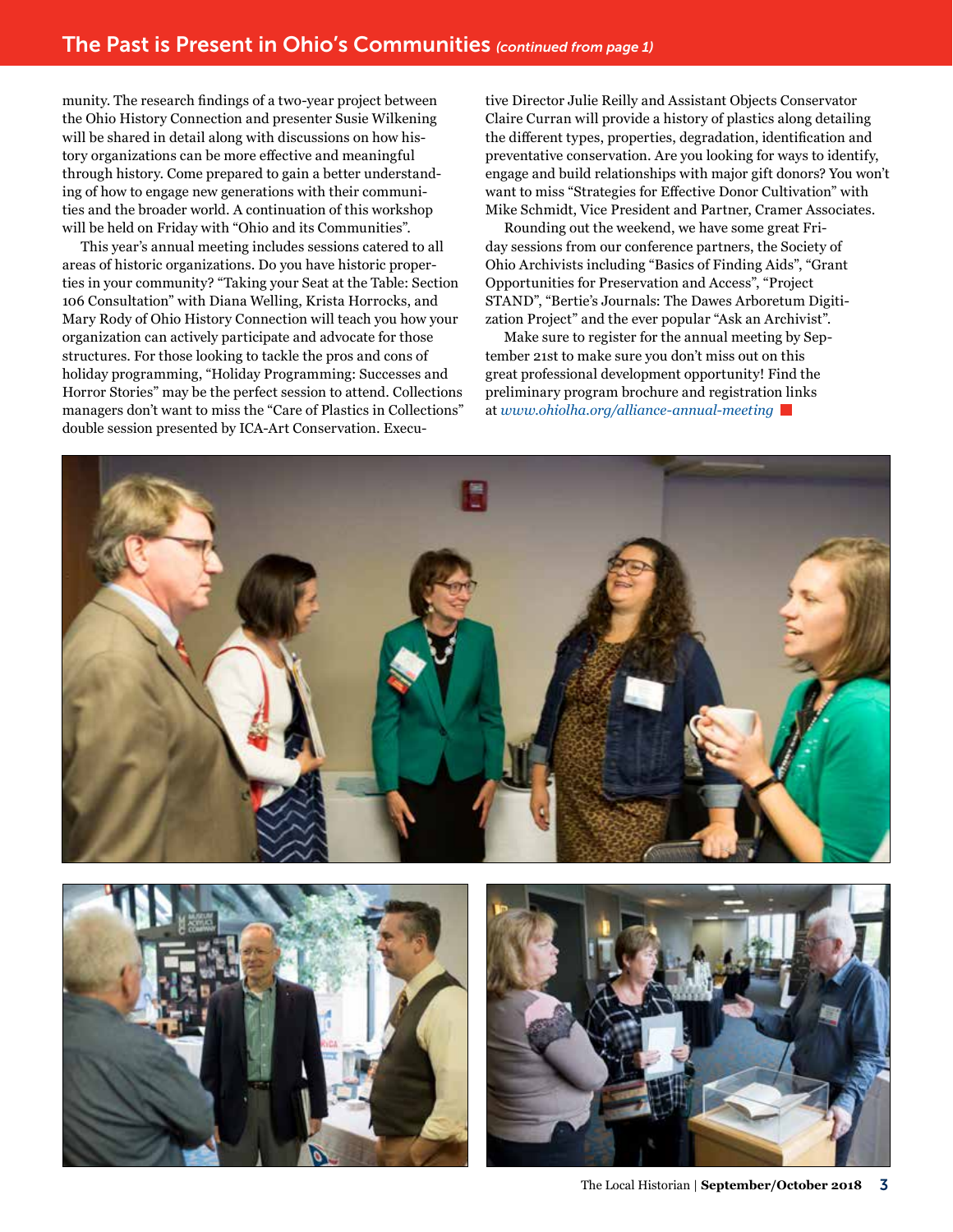## ADVOCACY Sewer Lines and Car Accidents— Challenges of Caring for a Historic Property

*by Tilda Phlipot, Director, Shelby County Historical Society*

hen the City of Sidney<br>
announced that every<br>
property in its city<br>
limits would need to<br>
have their sewer line scanned to inannounced that every property in its city limits would need to sure it was clear of any blockages, the process seemed easy until the Shelby County Historical Society realized they would also have to scan lines on their unoccupied lots as well.

The Society hired Lochards Inc. to scan the sewer line for the Ross Historical Center and the Annex immediately, and they completed and submitted their work in a timely fashion. It wasn't until several months later that the City wrote and requested scans of the unoccupied lots. The buildings on both of these lots had been razed, with much of the debris used as backfill, making it impossible to find the sewer line and complete a scan. For that reason, we requested the City of Sidney to scan from the center of the street towards our properties, marking where the lines were located. The City was glad to help us; they scanned lot A and were able to mark the sewer line. Unfortunately, the line on Lot B was not as easy to find. City employees tried several times to give us an exact location, but in the end their prediction was 30 feet off. To make matters worse, building guidelines have changed over the last several years. When the buildings were razed, it was acceptable to backfill with debris. Today, the guidelines prohibit debris to surround the sewer line. Therefore, remaining debris had to be removed and the area where the cleanout valve was installed had to be backfilled with gravel and topsoil. With help from the City, new cleanout valves were installed.

The first scan on the Annex showed that the sewer line was clear of any blockages, but the property still failed because it showed too much water present in the sewer line. Since a City drawing showed

*(continued on page 5)*

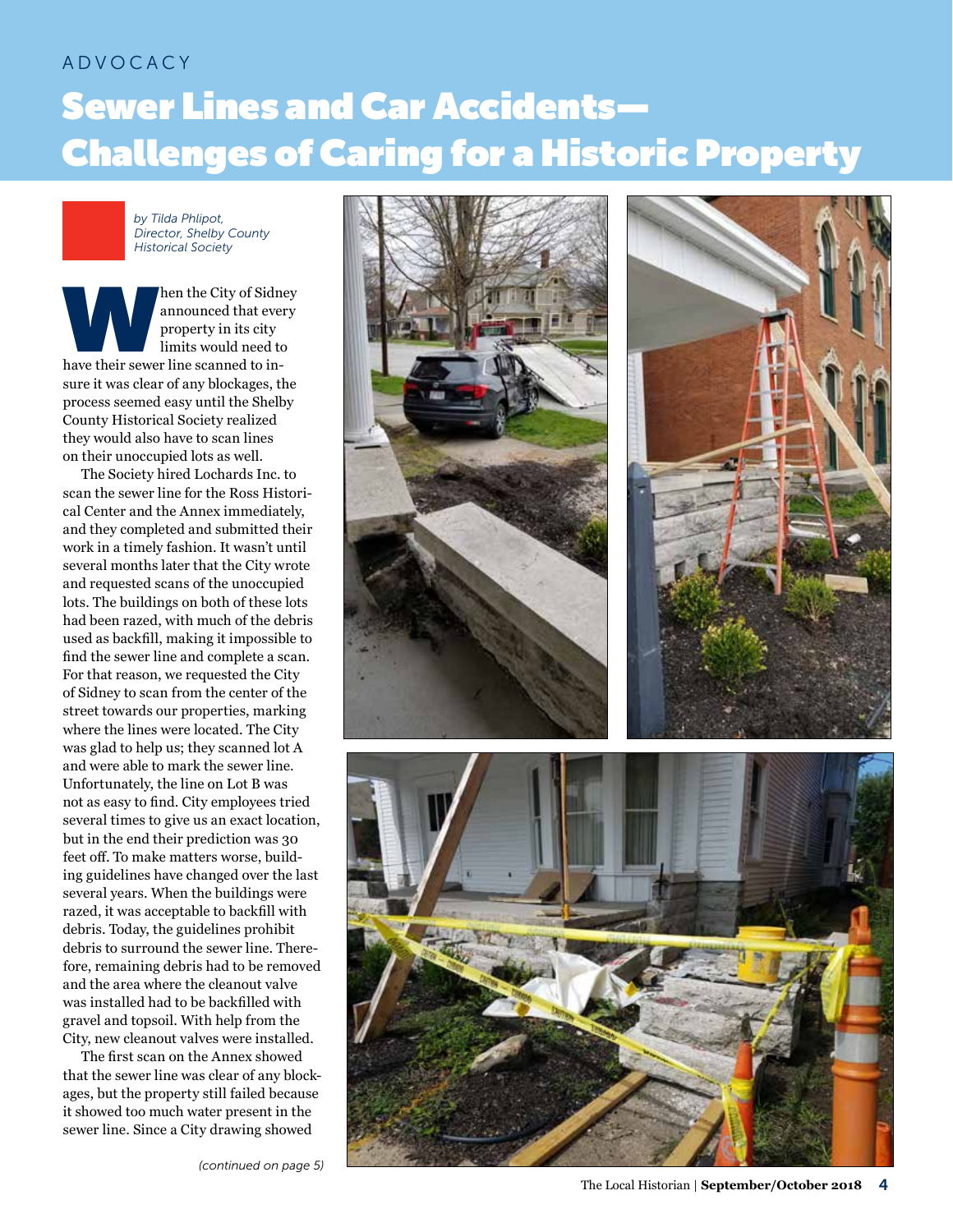the line running out the back of the building, and the only one we could find ran out the front, having a second scan would prove there was only one sewer line in the building, ruling out any additional lines. Once the line is rescanned we must decide how we can reroute the water flow from the sewer line.

The sewer line scan of the Ross Historical Center showed root infiltration in the line at several locations; it also failed. The line was found approximately 12 inches under the cement basement floor.

About the same time the second scan was completed, the porch of the Ross Center was in a car accident with an uninsured driver. As a result, the support pillar on the left side of the porch was broken and several limestone blocks were dislocated and broken as well. While explaining to the construction company that I needed them to put in an emergency support beam to stabilize the porch roof, I realized this might have been a blessing in disguise. The car had hit the porch at about the same location as where the sewer line needed to be fixed. The second scan showed the first blockage point in the line was located just inches in front of the porch. This meant that while the porch was torn apart, the contractor would be able to replace the sewer line at a reduced cost. Replacement of the now broken porch pillar had been a topic of several board meetings, but because of the cost it had been tabled for several years. Now it could finally be replaced at fraction of the cost.

Last year, SCHS partnered with the The Community Foundation of Sidney/ Shelby County as they offered "Match Day," a onetime fundraising event to celebrate their 65th Anniversary. The Society stated that the funds raised during Match Day would be used for sewer repairs, but as the year ended it looked very bleak that the funds raised would be enough to cover repairing the line at the Ross Historical Center, let alone at the annex. Since the accident, it looks like the funds originally raised will be enough to cover the sewer repairs for the Ross Historical Center. The Community Foundation has just announced that because of the success of Match Day last year, they will be offering another this year in November, which will give the Society one more chance in raising enough money to also cover repairs at the Annex.

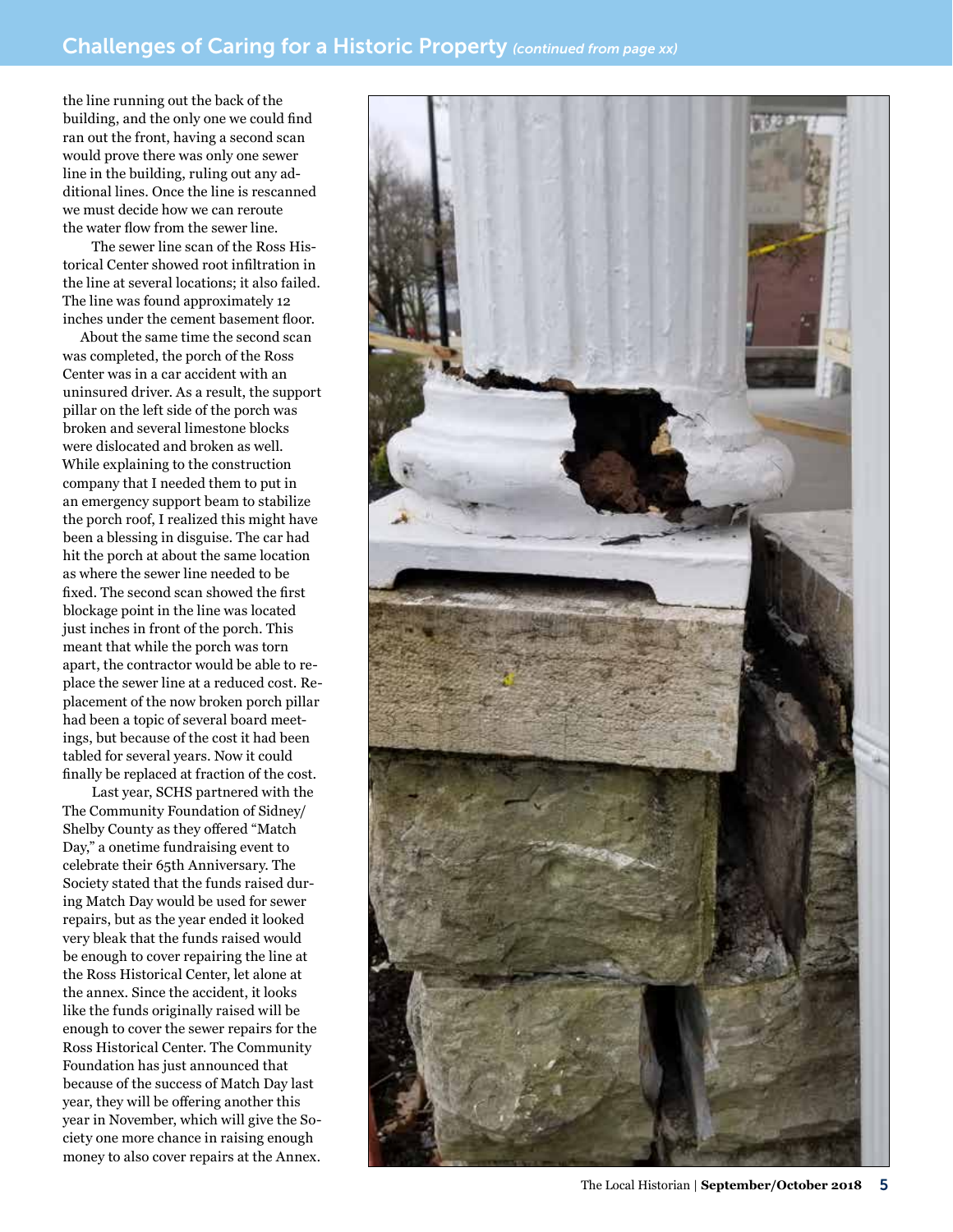## A New Open Source Direction for Collections Management Software

*by Joe Hoover, Digital Technology Outreach Specialist, Minnesota Historical Society; and Ann Grandy, Collections Manager, Pope County Historical Society, Minnesota*

would not exist without their collections.<br>To make use of our collections, most history museums in Minnesota rely on databases and spread-<br>sheets to track the who, what, where, why and<br>when of our objects and photographs. To make use of our collections, most history museums in Minnesota rely on databases and spreadsheets to track the who, what, where, why and to know what they have and where to find it. Collection management software provides museums with the ability to search for items using criteria such as dates, people, events, type of object, and location in the building.

PastPerfect, the collection management software in use in the majority of Minnesota historical museums today, is obsolete. The software uses an underlying Microsoft database called Visual FoxPro (VFP) which has not been supported since 2010 for most customers. While the software may be still functional, VFP no longer receives security patches making it potentially vulnerable to viruses and hacks. Also, there is no guarantee that it will run with future versions of Windows. The time has come to consider other options.

A task force of Minnesota-based collection managers and other museum personnel from around the state has been meeting since April 2014. Topics considered by the task force include open-source vs. proprietary software, cloud-based or locallyhosted software, and the possibility of shared databases and federated searches.

The task force determined that CollectiveAccess, a free (free as in like a "free puppy"), open-source, web-based collections management system (CMS) currently in use by a wide range of museums would be the best solution. The museum community is beginning to embrace the use of open source software (OSS) as part of the mix of available technology solutions. It removes barriers to sharing that is explicitly prohibited under licenses for commercial software and can lower the cost of migrating, managing, accessing, and publishing information to today's web-based information platforms.

The decision was made to pursue and launch a cooperative CMS program because it is critical to have a plan in place if the current, unsupported software begins to fail. If the current software fails and each institution chooses their own CMS, we lose the opportunity to create a system collectively. By sharing a system, there are significant savings in web hosting, training, and updates. The new software will also allow for future expansion and data sharing capabilities.

A future goal is that not only will individual institutions be able to share their collection (or parts of it) online with the public, but that the museums and repositories in Minnesota will have the opportunity to share their collection information with each other through an optional non-public, shared database. This aggregated data will be a great benefit to Minnesota museums as they can share information on families and organiza-

tions that cross over county and community borders and create shared exhibits on statewide topics such as trails and railroads. The Canadian province of Nova Scotia with the 56 member organizations of the Association of Nova Scotia Museums are already sharing their CollectiveAccess collection information through their federated search portal: *[www.novamuse.ca](http://www.novamuse.ca)*.

Organizationally, we will reclaim control of our collections data and be able to access it in a more direct way for re-purposing and sharing in new ways. We will be owners of the software that we use, and we will have a direct impact on the future of it.

It is not financially viable for each organization to have a separate IT department and staff, and IT is usually not an area of expertise for small or mid-size museums. Securing support for a centralized CMS service advances our respective missions, and benefits each organization, as well as our effective collaboration.

As the voice of the Minnesota local history community, the Minnesota Alliance of Local History Museums (MALHM) is the coordinating organization for the program and provides the centralized CMS service. The goal is that the software will be made available state-wide with MALHM providing a central home for the community and managing hosting services for the software; managing and maintaining community resources such as working groups, and a mailing list; coordinating bug tracking and feature requests from members; and allowing members to leverage shared economies to protect each organization's investment in the CMS. A large and active member base ensures the software developed today continues to evolve into the future.

It is time to think about what we would like to see in the future. Open Source software would protect us against a particular company going out of business as we could always hire someone to manage it and develop the code - something that cannot be done with proprietary closed source collections management software.

**Access the MALHM federated search portal and see currently available member sites:** *[www.malhm.org](http://www.malhm.org)*

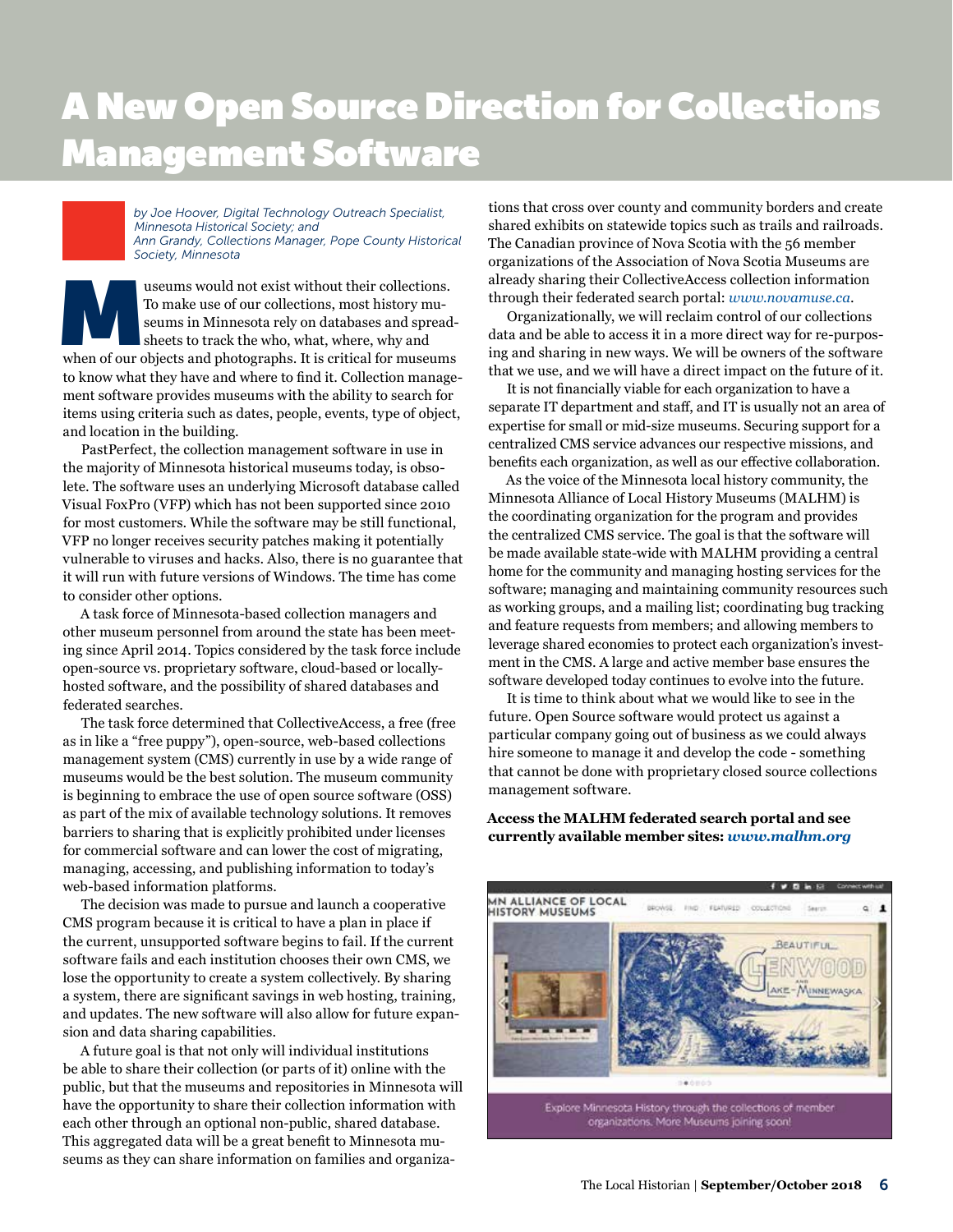# Step into "StEPs"

*By Mary Beth Rauzi, Outreach Coordinator, Cleveland Grays Armory Museum*

In the Cleveland Grays Armory Museum (CGAM) has spent the past two years focusing on meeting the requirements of excellence that the AASLH StEPs program has provided to small museums and histored societies. This article is spent the past two years focusing on meeting the requirements of excellence that the AASLH StEPs program has provided to small museums and histori-StEPs. My first question about StEPs which, I am sure has been shared with other historical groups, is: Why? What will meeting these standards do for the CGAM? Is it worth the effort that is necessary to go for the Bronze, Silver and Gold?

The answer is a resounding YES!

I first was made aware of StEPs when attending an introductory session about the process at the state meeting of the Ohio Local History Alliance. It peaked my interest and I was anxious to learn more about it. The local Ohio History Service Corps representative working with the CGAM was not only knowledgeable about the process but felt it was the logical next step for our museum to continue the path of growth we had embarked on.

After receiving approval from our Board, we joined the American Association for State and Local History (AASLH). We found that our membership in AASLH not only provided the StEPs program but has become a great resource for the in multiple areas.

We received the StEPs textbook which laid out the six sections: Mission, Vision and Governance (MVG); Audience; Collections; Interpretation; Historical Buildings and Grounds; and Management. Looking at the manual I thought: "What have I gotten us into?" I immediately felt overwhelmed and defeated before even starting.

The Region 3 Ohio History Service Corps representative put on her cape and Superwoman shirt and came to our rescue. With her guidance, we broke down the manual and set reasonable goals.

The first section of the manual is MVG. It was obvious that we had a lot of work ahead of us to meet these goals. It was my opinion that it would take at least a year to meet the Bronze level in MVG. At that rate. I figured it would take us fifteen years to earn all three levels in the six categories. I don't know about you, but fifteen years in museum years seemed like a lifetime!

The Ohio History Service Corps representative suggested we start with the Audience section as we had been focusing on tours, educational programming and developing a docent program. Looking at the Audience section, I saw we were currently following most of the standards at the Bronze level. The unmet standards provided us with a roadmap to strengthen our community presence and improve our public footprint. Midway through the Audience work, we found that we were also making progress within the Interpretation section. It made sense to work on both simultaneously.

Meeting all the recommendations for the Bronze in Audience section provided us with the ambition to continue to press on and meet other section's goals. It also afforded a great sense of accomplishment to all of us who had put time and talent into meeting this goal!

We have now worked on StEPs for two years and have received the Bronze and Silver in Audience, Bronze in Interpretation and will complete the Bronze level for Collections this year.

StEPs is not the overwhelming process that it had appeared to be in the beginning. We continue to work on two sections at a time, but now have a working knowledge of all six areas. We have found that there is some overlap in the six sections and we have met standards in all six areas.

The StEPs standards have propelled the CGAM to continue to develop the reputation of being an outstanding museum in the Northeastern Ohio region.

There is a saying: it takes a village to raise a child. I have found it takes the efforts of many people to obtain the levels of excellence StEPs stands for. As lead for the StEPs project at the CGAM, I have found that without the help and support of the Ohio History Service Corps representative, the CGAM President, Executive Director, Educational Coordinator, the Museum Committee and the Board of Trustees we would not have accomplished what we have.

Get your museum on board for StEPs. It does take time and effort to move forward, but the reward of a stronger organization is well worth it. So to quote an ad campaign, "Just Do It!"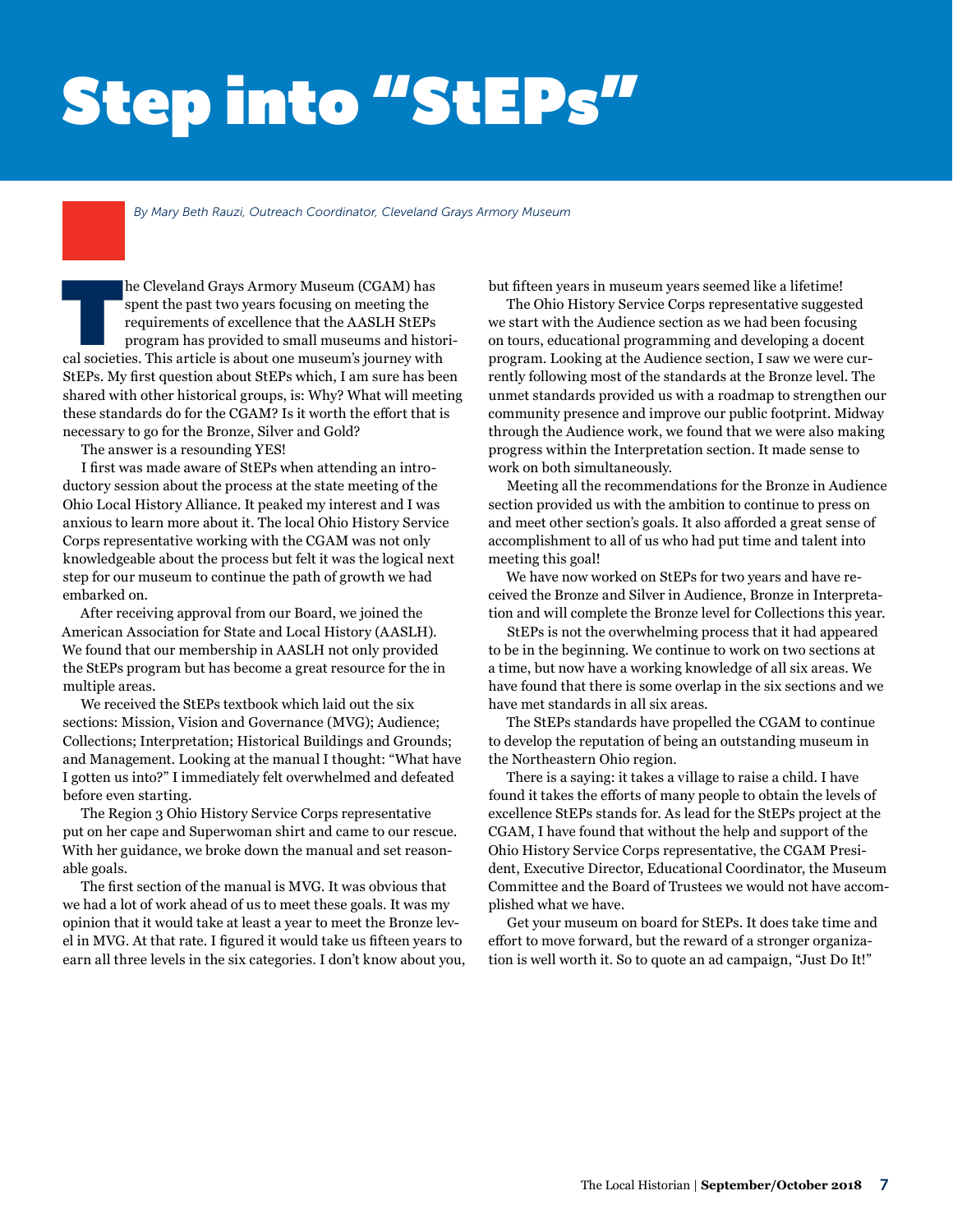## **NNOUNCEMENTS**



## Digitization 101 Workshops

## October-November 2018

*Sponsored by the Ohio Local History Alliance Presented by Ohio Memory staff of the Ohio History Connection*

Interested in learning how you can digitize your collections? Attend one of our FREE workshops! We'll cover a variety of topics, including:

- *project planning and management*
- *funding*
- *vendor selection*
- *material selection*
- *copyright*
- *equipment*
- *scanning standards and best practices*
- *metadata standards and best practices*
- *newspaper digitization*
- *storage*
- *hosting and public access*
- *project evaluation*

#### For more information and to register, visit www.ohiolha.org/events/

#### Northwest Ohio

Tuesday, November 6, 2018 10am-1pm *Hosted by Wood County Historical Society & Museum (Bowling Green)*

#### Northeast Ohio

Wednesday, October 26, 2018 10am-1pm *Hosted by Lorain Historical Society (Lorain)*

#### Central Ohio

Thursday, November 1, 2018 10am-1pm *Hosted by Ohio History Center (Columbus)*

#### Southwest Ohio

Tuesday, October 30, 2018 10am-1pm *Hosted by Clark County Historical Society (Springfield)*

#### Southeast Ohio

Friday, October 26, 2018 10am-1pm *Hosted by Lillian Jones Museum (Jackson)*

#### Contact:

Jenni Salamon Unit Manager, Digitization, Ohio History Connection 614.297.2579 *[jsalamon@ohiohistory.org](mailto:jsalamon@ohiohistory.org)*

## Celebrate Archives Month by Honoring the Accomplishments of an Ohio Archival Institution

The Ohio Historical Records Advisory Board Achievement Award recognizes significant accomplishments in preserving and improving access to historical records, in any format, by an Ohio archival institution.

All Ohio institutions responsible for archival records that provide public access to at least a portion of their collections are eligible. Eligible accomplishments include recent special projects or on-going programs that:

- *•* build significant collections
- *•* implement successful preservation strategies
- *•* enhance access to archives
- *•* develop effective digitization programs

Preference will be given to projects or programs that can be adapted for use by other institutions.

Because the award recognizes institutional achievements, individuals are not eligible. Departments employing members of OHRAB are not eligible, but other departments in their institutions are eligible.

Nominating letters should be no longer than two pages, 12-pt, single spaced, describing the institution's program/project along with its goals, accomplishments, and significance. Each must include the nominee's institutional name along with a contact person's name, mailing and email addresses, and phone number.

Send nominations via email or U.S. mail to:

#### Tina Ratcliff

County Records & Information Manager Montgomery County Records Center & Archives 117 South Main Street P.O. Box 972 Dayton, OH 45422 937.225.6366 *[ratclifft@mcohio.org](mailto:ratclifft@mcohio.org)*

#### Nominations must be received by October 1, 2018.

Self-nominations are encouraged.

Questions?

*Contact Tina Ratcliff at [ratclifft@mcohio.org](mailto:ratclifft@mcohio.org) or 937.496.6932*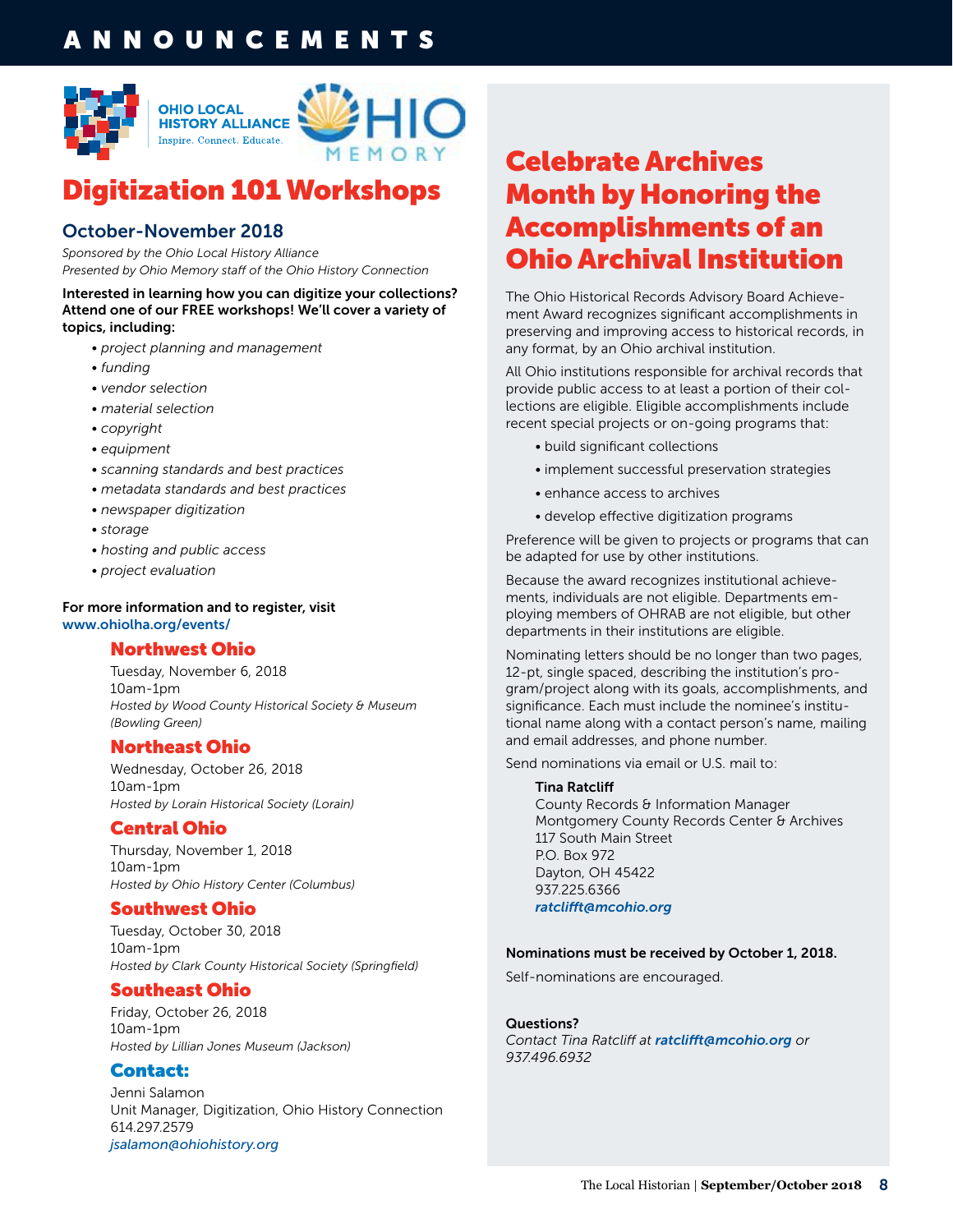## ANNOUNCEMENTS

## Needs a title

For many, museums serve as community anchors – as gathering spaces and vibrant neighborhood cornerstones. In those communities, museums are places to learn, to reflect and to share ideas.

But how can all museums ensure they are best serving their community's needs? How can we empower our guests to feel ownership of the museum as their space - a place that reflects not only their story, but the greater story of humanity and our everchanging world? How can museums continue to grow as the best stewards of our shared cultural heritage?

Join us in Akron, April 14-15 as we explore these topics and more at the 2019 Ohio Museums Association's Annual Conference: *Sharing Culture – Enriching Communities.*

OMA is looking for innovative and engaging sessions that will create an interactive experience for our conference attendees.

Send in a proposal for a session that you would like to attend!

Submit your session proposal now for the 2019 annual conference of the Ohio Museums Association as we explore best practices and innovative ideas in Ohio museums. We're seeking session proposals that will foster dynamic conversations around:

•Taking down barriers to inclusion – addressing issues in access, finances, etc.

•Keeping up with audiences – how to reinvent the status quo to give a new experience to guests



#### •Successful partnerships– working with your community's museums, businesses and government

•Un-success stories – lessons learned, and how to bounce back from a lessthan-successful idea

•Bringing your mission out to the community – how to take your museum outside museum walls

•Museums as facilitators for community dialog

•Best practices for your museum job

Click [here](https://www.ohiomuseums.org/2019_Conference/Event_Details.aspx?WebsiteKey=108b7955-dca4-4257-9687-9c988f40d910&hkey=bd2ac18a-1310-4f72-9e44-44119753eb9f&Event_Tabs=2#/Event_Tabs) to download a [proposal](https://www.ohiomuseums.org/2019_Conference/Event_Details.aspx?WebsiteKey=108b7955-dca4-4257-9687-9c988f40d910&hkey=bd2ac18a-1310-4f72-9e44-44119753eb9f&Event_Tabs=2#/Event_Tabs)  [form.](https://www.ohiomuseums.org/2019_Conference/Event_Details.aspx?WebsiteKey=108b7955-dca4-4257-9687-9c988f40d910&hkey=bd2ac18a-1310-4f72-9e44-44119753eb9f&Event_Tabs=2#/Event_Tabs)

Proposals can be submitted to **[oma@](mailto:oma%40ohiohistory.org?subject=)** [ohiohistory.org](mailto:oma%40ohiohistory.org?subject=) or sent through US Post to:

> Ohio Museums Association 800 E. 17th Ave. Columbus, OH 43211

For more information, visit the [OMA](https://www.ohiomuseums.org/2019Conference/Home/2019_Conference/Default.aspx?hkey=70b9ce05-f31d-4640-92b3-0fc70e366200)  [2019 Conference Page](https://www.ohiomuseums.org/2019Conference/Home/2019_Conference/Default.aspx?hkey=70b9ce05-f31d-4640-92b3-0fc70e366200).

OMA reserves the right to evaluate all proposals and to schedule those that accomplish the goal of a balanced program. Submission deadline is October 15, 2018.

## NAGPRA Essentials Training Course

The Ohio History Connection is pleased to host a National Preservation Institute NAGPRA (Native American Graves Protection and Repatriation Act) Essentials Training Course. The course will review the compliance process for NAGPRA for Indian tribes, Native Hawaiian organizations, federal agencies and museums. Participants will also learn how consultation can inform inventories, summaries, and cultural affiliation, and the resulting notices, repatriations and dispositions. This course is beneficial for museums or organizations that are required to comply with NAGPRA or want to learn more about repatriation.

The NAGPRA Essentials Training Course will take place on Friday, October 26 2018 at the Ohio History Center in the Cardinal Classroom and costs \$300 with a 6-week advance registration or \$350 with a regular registration.

For more information: *<https://www.npi.org/sem-NAGPRAEss.html>* For details on how to register: *<https://www.npi.org/register.html>*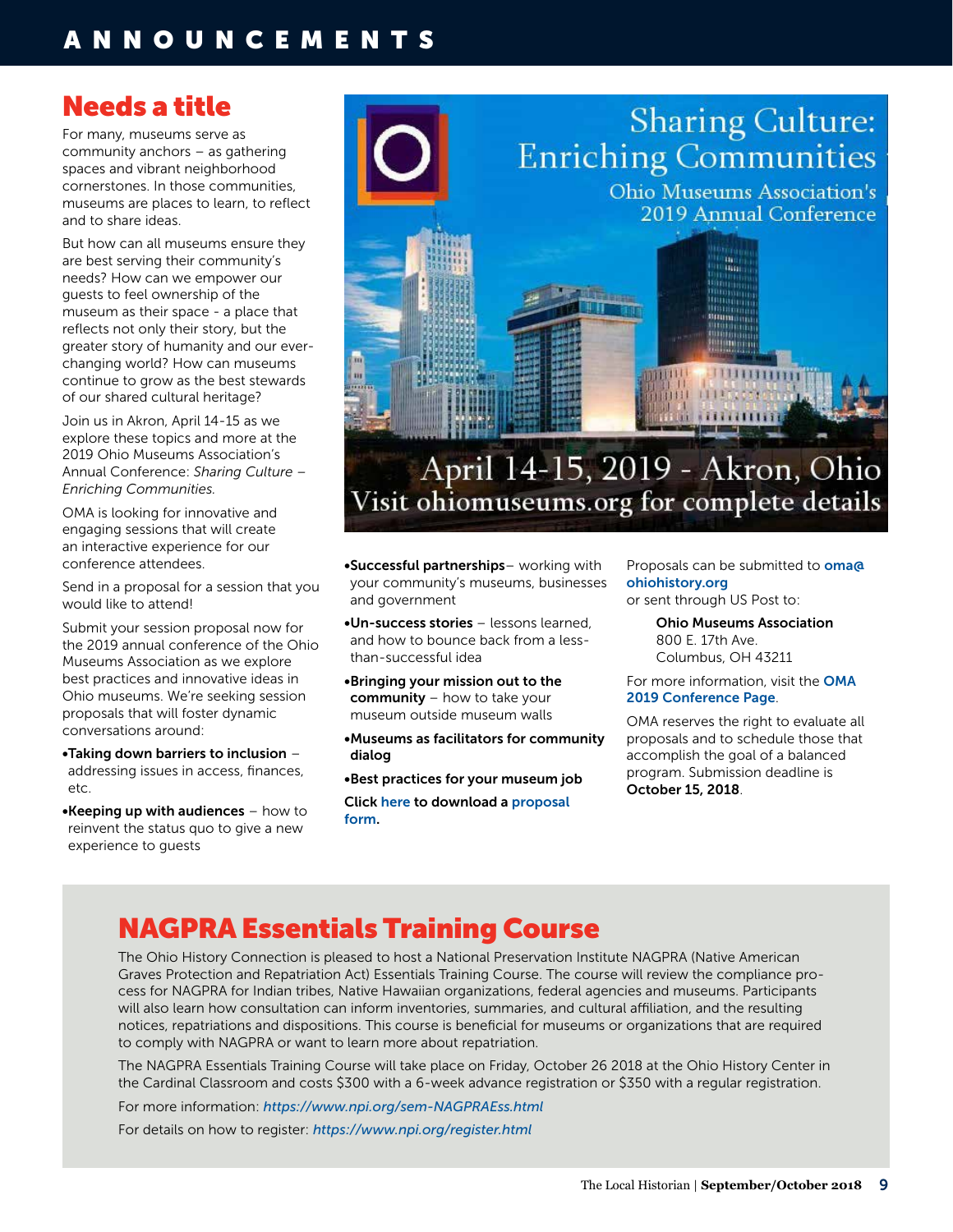## ANNOUNCEMENTS

# Call for Photos!

**Help OMA spread the word** about the power of museums!

## Ohio's Museums are Awesome - Help us spread the word!

This year for Speak Up for Ohio Museums Day – October 1, 2018 – the Ohio Museums Association is once again assembling a photo story to share with our elected officials, colleagues and friends, highlighting the importance of the vibrant and diverse museums that call Ohio home.

We know you probably have a museum that you love, and OMA wants to help you spread the word about your museum's impact as an essential cornerstone of your community.

Here's how you can highlight your own institution and help us make a photo story that highlights the depth and breadth of museums all over Ohio!

- •Send us a high resolution photo that you feel demonstrates why your museum matters. You can send photos to oma@ohiohistory.org, with the subject line: OMA Photo Story
- •In your email, please include the exact wording you want to use in crediting your institution, along with a brief (140 characters or less) description of how you believe museums impact the community.
- •Deadline to submit photos: September 14, 2018
- •Please note: In submitting your photo, you are giving OMA permission to use in our Speak Up for Ohio Museums Day advocacy, and other efforts. OMA accepts your photos in the good faith that all persons in the photo have released permission to use their image as well.

We look forward to helping share the impact of your museum through this project! For questions or for more information, please contact OMA at *[oma@](mailto:oma@ohiohistory.org) [ohiohistory.org](mailto:oma@ohiohistory.org)*.

### NEDCC PRESENTS:

## Preservation Management and Collections Care - A two-day, In-person Workshop

When: Sept. 24 & 25, 2018, 9am - 4pm CDT

Where: John James Audubon Museum and Nature Center, Henderson, Kentucky

About the Program: This two-day workshop provides a basic introduction to the concepts and standards used to build an effective preservation program. The curriculum covers preservation policies, environmental and storage conditions, care and handling of collection materials, reformatting, emergency preparedness, and program assessment. The instructor will discuss realistic approaches to preservation at small and medium sized organizations, and small group work will encourage participants to discuss their own preservation goals together.

Instructor: Danielle Spalenka, NEDCC Preservation Specialist

Fee: \$80 registration fee for 2-day workshop This special low-cost program is made possible by a grant from the National Endowment for the Humanities (NEH).

#### To Register: *[www.nedcc.org/](https://www.nedcc.org/preservation-training/training-currentlist) [preservation-training/training-currentlist](https://www.nedcc.org/preservation-training/training-currentlist)*

Questions?

Contact: Preservation Specialist Danielle Spalenka, *[dspalenka@nedcc.org](mailto:dspalenka@nedcc.org)*

MID-AMERICA ARTS ALLIANCE

## ExhibitsUSA and the Mid-America Arts Alliance announce a new travelling exhibit: Thrift Style

Thrift Style explores the reuse of feed sacks to make clothing and other household objects and illuminates how the "upcycling" of these bags mutually benefitted twentiethcentury consumers and businesses. With forty-one works from patterns to garments, it serves as an example of past ingenuity that can inform today's efforts towards sustainability. Organized by the Historic Costume and Textile Museum at Kansas State University, the exhibition provides a nostalgic view into American ingenuity, sensibility, and optimism during a particularly challenging time of economic hardship and war—the period of the Great Depression and World War II.

# ExhibitsUSA

Tour: May 2020–April 2025 Booking period: 5 weeks In-region fee: \$2,940\* Out-of-region fee: \$4,200

Interested in hosting this exhibition? Contact Amanda Wiltse at 816-800-0925. More information at *[eusa.org/exhibition/thrift-style/](https://eusa.org/exhibition/thrift-style/)*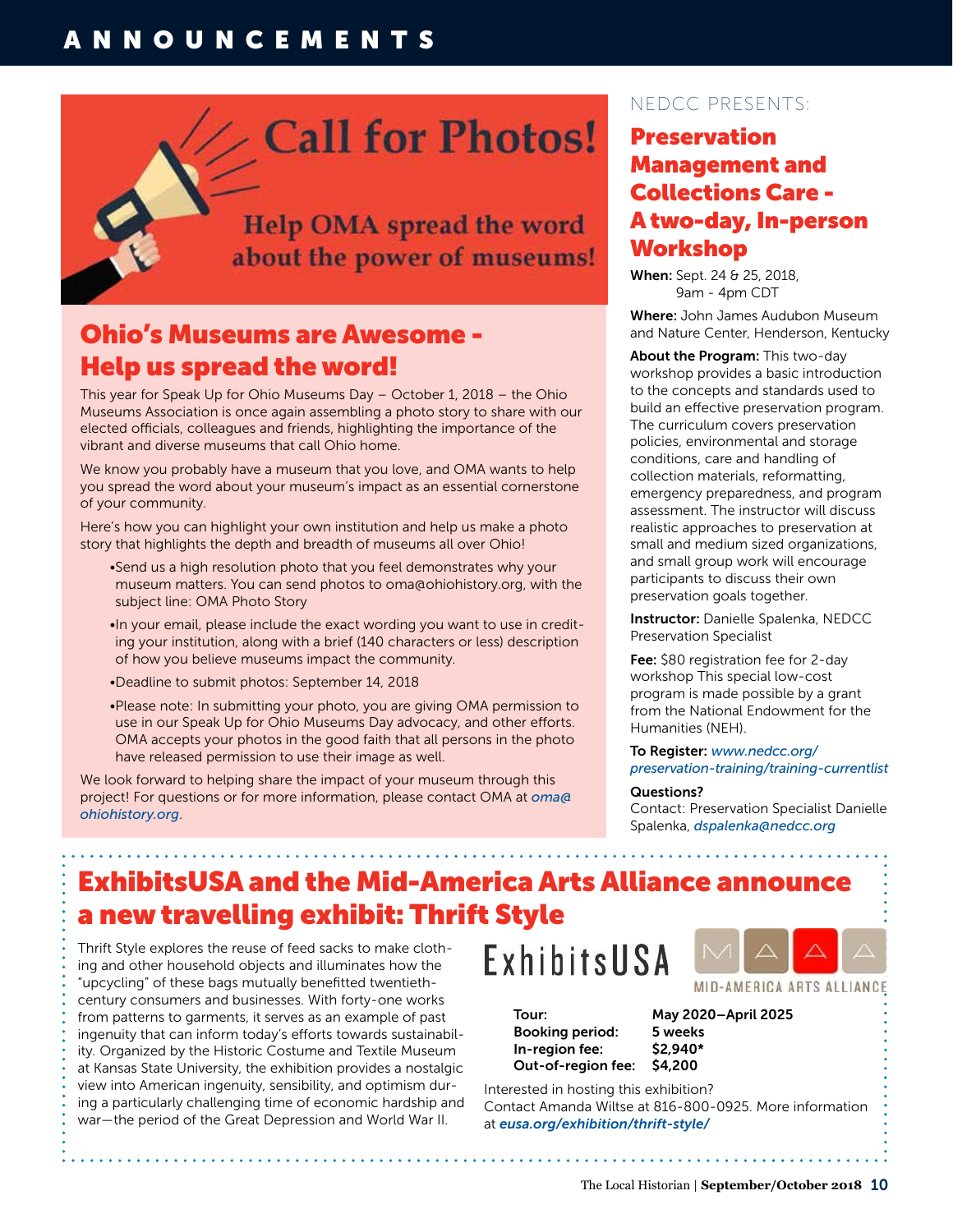## National Trust Releases New Vision Plan: Presenting "Preservation for People: A Vision for the Future"

*By Stephanie Meeks, President and CEO of the National Trust for Historic Preservation*

Last year, the National Trust for Historic Preservation joined preservation colleagues all across the nation in celebrating 50 years of achievement under the National Historic Preservation Act—the critical 1966 law that still shapes our work today. We also took the opportunity of this golden anniversary to draw inspiration from the preservationists who made the act a reality; take stock of the current direction, strengths, and shortcomings of our field; and develop a vision to guide our efforts for the next 50 years.

The document before you— *["Preservation for People: A Vision](https://forum.savingplaces.org/HigherLogic/System/DownloadDocumentFile.ashx?DocumentFileKey=57133684-4c32-4863-5965-96476f7b4dab&forceDialog=0) [for the Future"](https://forum.savingplaces.org/HigherLogic/System/DownloadDocumentFile.ashx?DocumentFileKey=57133684-4c32-4863-5965-96476f7b4dab&forceDialog=0)* — represents the culmination of that effort. It reflects more than a year of aspirational thought and discussion among preservationists, scholars, and others closely aligned with or affected by our work, including architects, artists, community advocates, developers, and municipal leaders. If you attended PastForward 2016 in Houston last November or any of more than 12 other meetings and conferences that we have held since May 2015, your input is reflected here as well.

In crafting this vision, we aimed to celebrate our many collective accomplishments since President Lyndon Johnson signed the act, while also acknowledging continuing opportunities to advance preservation and building reuse as a powerful force for shaping thriving communities. What we found time and

again in these conversations was strong alignment regarding where we need to go as a movement: to ensure that the benefits of preservation to people are front and center in our work and to adapt our tools and campaigns in support of this fundamental philosophical orientation.

With that in mind, the vision offers specific recommendations to help translate our aspirations into concrete and attainable objectives. The National Trust is already beginning to use some of these in our work, and we hope other preservation practitioners, organizations, agencies, and individuals will also begin to adopt those recommendations that are relevant to their missions.

"This is not a … magic carpet that will float us to Utopia," wrote our magazine editor, Helen Duprey Bullock, about "With Heritage So Rich," the seminal report that laid the foundation for the 1966 act. "But," she added "it is the best chart we have ever had to guide us to a better destination." We hope that this vision serves as a similar roadmap for our joint efforts, that it provokes discussion and encourages new thinking, and that it inspires you as we all work to move preservation forward in the decades ahead.

*"Reprinted with permission of the Preservation Leadership Forum at the National Trust for Historic Preservation, www.SavingPlaces.org*

## On the Web AASLH Resource **Center**

#### *[learn.aaslh.org](https://learn.aaslh.org/)*

The American Association for State and Local History recently revamped their website, and one of the best new features is a resource page. From their Resource Center page, you can access upcoming events, recorded webinars, technical leaflets, back issues of History News. There is also a category of Free Resources that includes recorded webinars and other no-cost resources for local historians. You can also search resources by topic and content type.

## Newspapers Available Online

The Ohio History Connection is proud to announce the addition of over 100,000 pages of free, full-text searchable foreign language newspapers to Chronicling [America,](https://chroniclingamerica.loc.gov/) ([chroniclingamerica.loc.gov](https://chroniclingamerica.loc.gov/)) representing 10 of Ohio's immigrant communities and covering 1834-1959! As part of this grant-funded project, the Ohio History Connection has also created *[search help videos, lesson plans and topic](http://ndnpohio.ohiohistory.org/outreach)  [guides](http://ndnpohio.ohiohistory.org/outreach) [\(ndnpohio.ohiohistory.org/outreach\)](http://ndnpohio.ohiohistory.org/outreach)* to assist researchers and increase engagement with these materials.

Searching Chronicling America's Foreign Language Newspapers Videos

- *[Researching with Foreign Language Newspapers](https://www.youtube.com/watch?v=0RJTbkvUPJk&feature=youtu.be)*
- *[Using Online Translation Tools](https://www.youtube.com/watch?v=Jy21vJeHdM4&feature=youtu.be)*
- *[Working with German Fraktur](https://www.youtube.com/watch?v=6segH-GbxrM&feature=youtu.be)*

#### *[Lesson Plans](http://ndnpohio.ohiohistory.org/outreach)*

- The 1920s Ku Klux Klan from an Immigrant Perspective (set of three lessons)
- External and Internal Perceptions of United States Immigrants (set of two lessons)
- The German-American Experience During World War I (set of five lessons)

#### *[Topic Guides](http://www.ohiohistoryhost.org/ohiomemory/resources/featured-topics)*

• Introductory information, important dates, search terms and strategies, and links to sample newspaper articles on a wide range of topics covered by the Ohio press, from people to events to places to culture.

For more information, visit the *[National Digital Newspaper Program in Ohio Project](http://ndnpohio.ohiohistory.org/ )  [Website](http://ndnpohio.ohiohistory.org/ )*. Chronicling America is a joint project of the *[Library of Congress](https://www.loc.gov/)* and *[National Endowment for the Humanities.](https://www.neh.gov/)*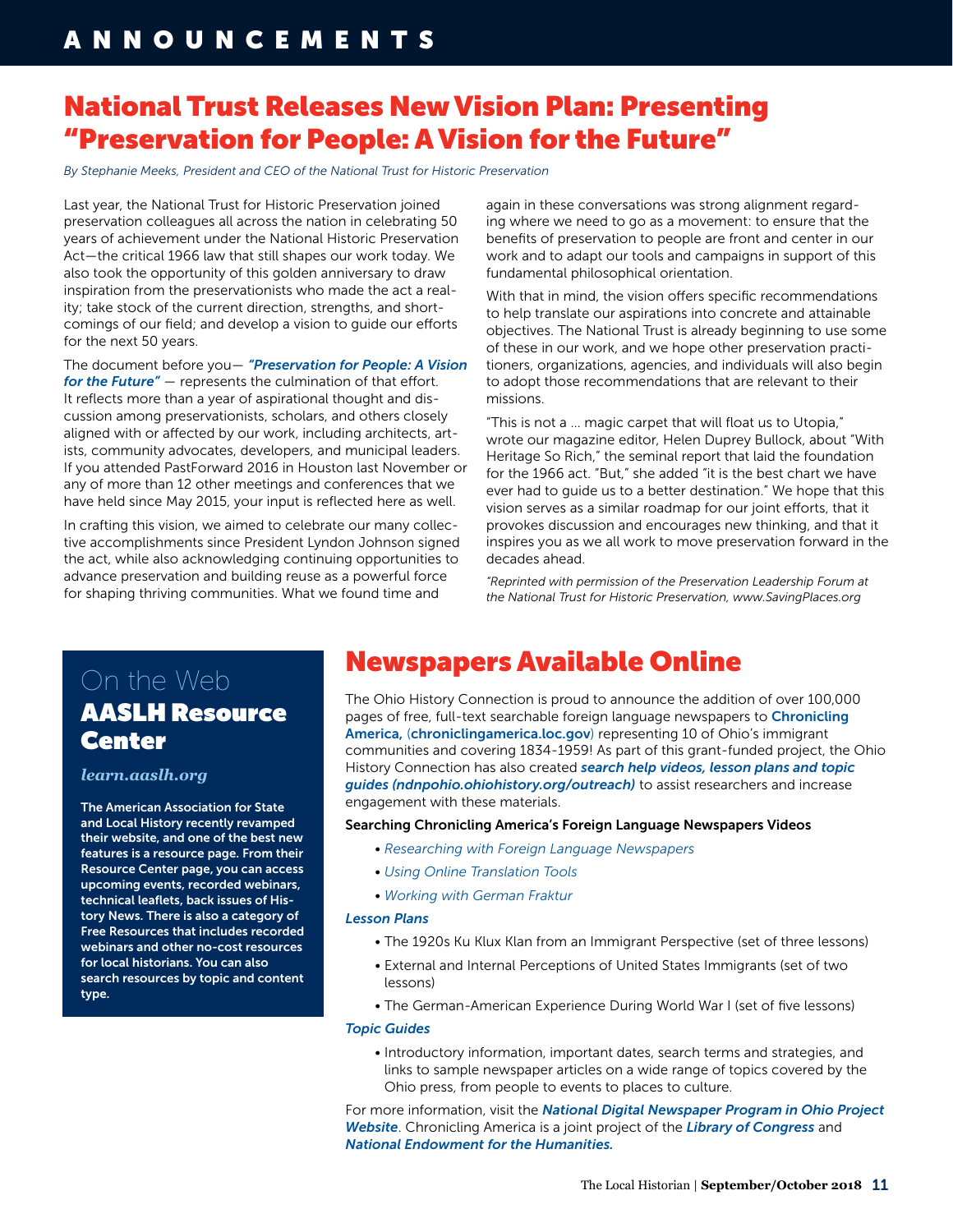## 2018 AASLH Online Conference

#### September 27 @ 10:00 am - September 28 @ 4:15 pm

Want to participate in AASLH Annual Meeting sessions without leaving your office? The AASLH Online Conference consists of six hot-topic Annual Meeting sessions, re-formatted for an online audience. Each session is broadcast live from the Annual Meeting. See slides, ask questions, and interact online with presenters and the virtual audience in these live broadcasts. Then enjoy access to the recordings for six months. These sessions provide real ideas, tools, and solutions to help you do good history.

#### DATES:

September 27 – September 28, 2018

#### COST:

|                          | Individual:<br>Single Login | Group:<br><b>Multiple Login</b> |
|--------------------------|-----------------------------|---------------------------------|
| AASLH<br>Members         | \$60                        | \$120                           |
| Nonmembers               | \$110                       | \$180                           |
| Higher Level<br>Members* | \$60                        | \$75                            |

#### REGISTRATION:

**Register HERE** *[\(aaslh.site-ym.com/events/EventDetails.](https://aaslh.site-ym.com/events/EventDetails.aspx?id=1131199) [aspx?id=1131199\)](https://aaslh.site-ym.com/events/EventDetails.aspx?id=1131199)*

## Conference Schedule

#### THURSDAY 10:00 AM-11:15 AM:

#### *Winning the Vote: How to Prepare Your Site for a Celebration 100 Years in the Making*

Join us as we discuss the upcoming Centennial of the 19th Amendment in 2020 and its relevance today. What initiatives are already underway? What are the narratives we must confront to grapple with the complexities of the past? How will we engage audiences and build programs to inspire action?

#### THURSDAY 11:30 AM-12:45 PM:

#### *Advocating for Collections Care: Both Internally and Externally*

This session will explore routes for both external and internal advocacy with a focus on collections care, securing time and funding for preservation initiatives and conservation treatment, and will discuss opportunities for incorporating information about preservation into all institutional advocacy efforts.

#### THURSDAY 2:00 PM-3:15 PM:

#### *A Tale of Two Cities: Building Museums That Are Community Centers, Not Monuments to the Past*

Learn from small history museums in two cities that are both developing new museum buildings, both with new exhibition models. Attendees will acquire ideas from the approaches these two museums with limited staff and operating budgets are taking to create thriving inclusive community centers that are not stereotypical historical societies.

#### FRIDAY 10:00 AM-11:15 AM:

#### *Discovering Truth and Unconscious Bias: A Continued Conversation*

How diverse and inclusive is the arts and humanities field in the area of employment, policies and procedures, and programs/activities? This session will be a continuation of the pre-conference workshop, providing training and resources to ensure that diverse viewpoints representing race, ethnicity, culture, disabilities, and sexual identity are integrated and practiced.

#### FRIDAY 11:30 AM-12:45 PM:

#### *From the Ground Up: Creating and Building a Culture of Evaluation*

How can you go from having no evaluation to creating a culture of evaluation? This session will explore three internal evaluators and how their positions came to be, how they have built evaluation capacity in their museums, consequences of evaluating and not evaluating, and ways to start incorporating evaluation into your own work.

#### FRIDAY 3:00 PM-4:15 PM:

#### *From Assumptions to Intolerance: Addressing Visitors' Misconceptions About Religion*

Interpreting religion can be challenging, especially when museum visitors arrive with misconceptions and biases. Following three case studies from institutions experienced in addressing religious questions based on misinformation, the audience will join in, both by questioning panelists and sharing their experiences related to the truth or consequences of interpreting religion.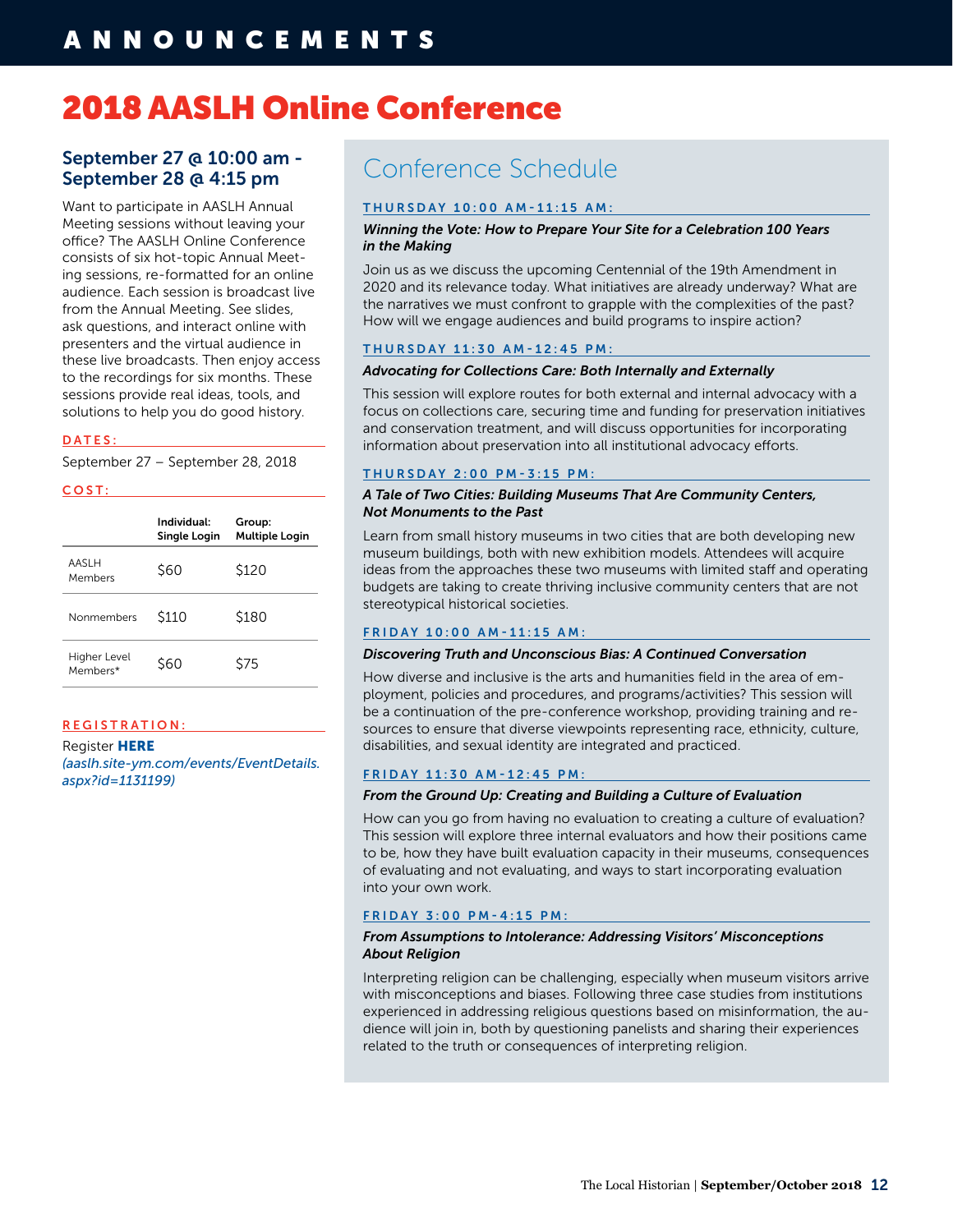# SUFFRAGE 0 NT E N

## **100 YEARS OF CHANGE**

*presented by Ohio History Connection*

The Ohio History Connection invites you to join us in conversation for identifying needs and opportunities for statewide collaboration around the centennial of the 19th amendment.

With generous support of Ohio Humanities and partners statewide, we are hosting a series of workshops to identify how statewide coordination could benefit local communities in recognizing this important anniversary and telling inclusive stories of Ohio women.

#### LOCATIONS & DATES

[National Afro-American Museum and Cultural Center,](https://13329a.blackbaudhosting.com/13329a/19th-Amendment-Centennial-Meetings)  **Wilberforce** September 8 • 11–12:30 p.m.

> Ohio History Center, Columbus September 11 • 3:30–5 p.m.

Hayes Presidential Center, Fremont September 12 • 3–4:30 p.m.

First Ladies Library, Canton September 13 • 3:30–5 p.m.

National Underground Railroad Freedom Center, **Cincinnati** September 20 • 1:30–3 p.m.

> Southeast Ohio History Center, Athens September 17 • 3:30–5 p.m.

### RSVP ONLINE

*Questions? Contact Megan Wood mwood@ohiohistory.org.*

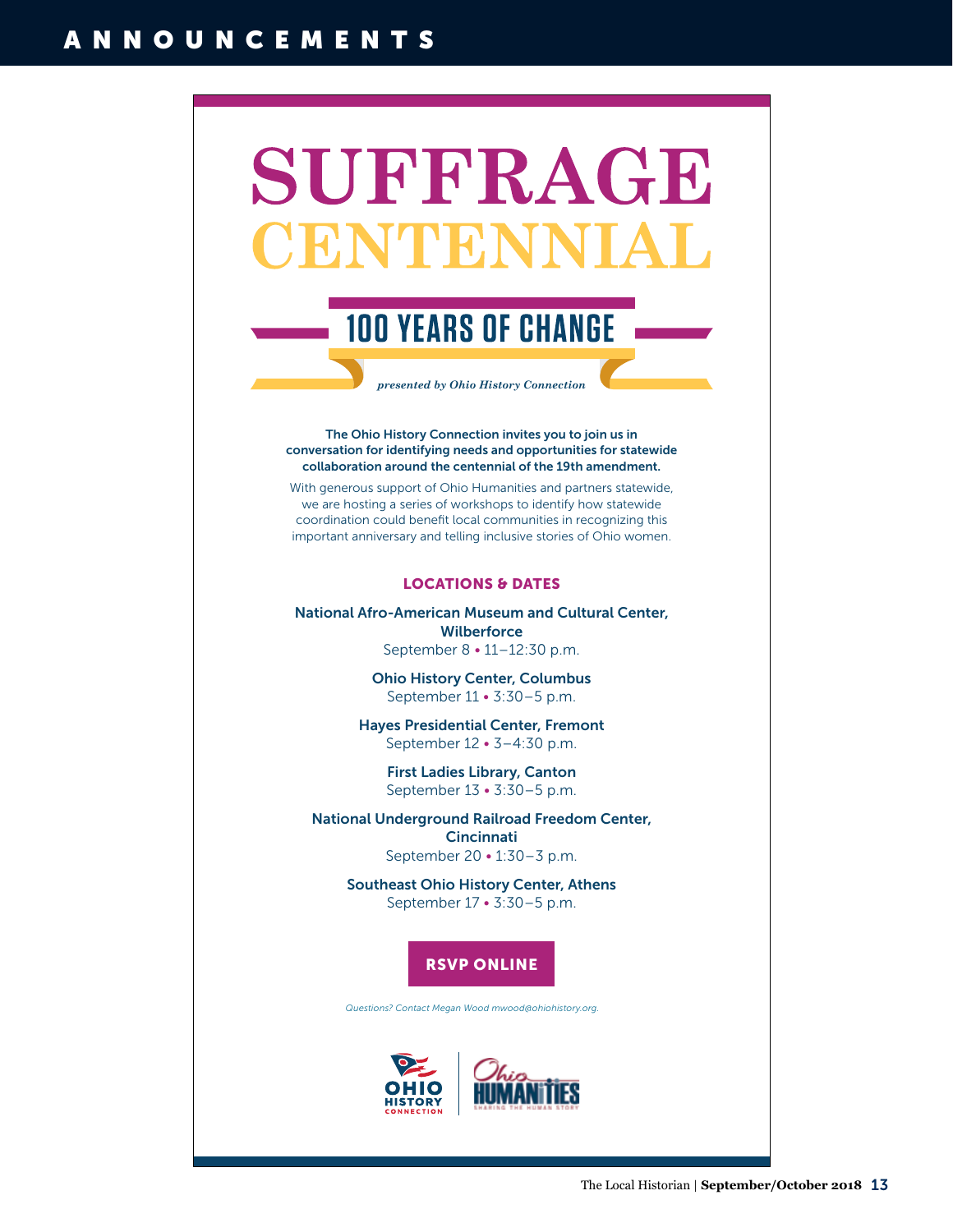## NEWS FROM THE REGIONS

### Region 1

Allen, Defiance, Fulton, Hancock, Hardin, Henry, Lucas, Putnam, Van Wert, Williams, and Wood Counties

A fund raiser idea from the **Van Wert Historical Society,** Van Wert, OH. Each year during the last full weekend in July they sponsor a toy and model train show at the county fairgrounds. The Historical Society sells table spaces to vendors, charges admission to the show, provides food and drink at a snack bar. There are also a number of operating train displays that are brought in for patrons to view. This is one of the major fund raising activities for the Historical Society that is very popular with families as well as adults and train collectors. If you want to know how to start an event such as this, direct your questions to Jan Dunlap at *[snapshotjan@hotmail.com](mailto:snapshotjan@hotmail.com)* or Chuck White at *[Railcarman@frontier.com](mailto:Railcarman@frontier.com)*

The **John Paulding Historical Society** in Paulding, OH is currently involved with a major renovation project at their site. They are using money from a grant that they received to extend the length of one of their collection storage/display buildings. For more information about the grant they received or details about the project contact the director, Kim Sutton at *[JPHS45879@yahoo.com](mailto:JPHS45879@yahoo.com)*

## Region 2

Ashland, Crawford, Erie, Huron, Marion, Morrow, Ottawa, Richland, Sandusky, Seneca, and Wyandot Counties

## Region 3

Cuyahoga, Lake, Lorain, Medina, and Summit Counties

The **Lorain Historical Society** has been accepted into the Collections Assessment for Preservation Program (CAP). The CAP Program is an extremely competitive nationwide program which is supported by Institute of Museum and Library Services and the Foundation of the American Institute for Conservation of Historic and Artistic Works. Through this program, Lorain Historical Society will receive prioritized recommendations towards the care of their collections, including policies/procedures and developing a long-range preservation plan.

**Cuyahoga Valley Scenic Railroad (CVSR)** marked a major accomplishment in its first-ever capital campaign with the acquisition of four historic Zephyr railcars. This addition to the fleet enables CVSR to provide new programming and experiences within Cuyahoga Valley National Park, including 360-degree views in two of the Vista Dome cars, and offer a new heritage rail experience that exemplifies cross-country travel during the 1940s-1960s. CVSR's ongoing capital campaign began in late 2016.

## Region 4

Ashtabula, Geauga, Mahoning, Portage, and Trumbull Counties

## Region 5

Carroll, Columbiana, Harrison, Holmes, Jefferson, Stark, Tuscarawas, and Wayne Counties

New in 2018! **The Dennison Railroad Depot Museum** will be having 16 train rides the weekends of October 6th-7th and 13th-14th. This is the first time since 2012 that the Depot has offered train rides other than Polar Express in December. Each ride lasts approximately one hour and will be traveling east. This will be an opportunity to ride "Rare Mileage" as passenger trains normally do not travel east in Dennison. Coach tickets are \$25 for adults (13+), \$20 for children ages (1-12). First Class tickets are \$40 each for both children and adults. Private First Class Compartments are available that seat up to 5 or 6 people. Tickets for all our Fall Train Rides are on sale now by going to *[dennisondepot.](http://dennisondepot.eventbrite.com) [eventbrite.com](http://dennisondepot.eventbrite.com)* or by calling 740-922- 6776; tickets will be mailed in September.

## Region 6

Delaware, Fairfield, Fayette, Franklin, Knox, Licking, Madison, Perry, Pickaway, and Union Counties

## Region 7

Auglaize, Champaign, Clark, Darke, Greene, Logan, Mercer, Miami, Montgomery, Preble, and Shelby Counties

The **National Heisey Glass Museum** in Newark has installed their new front doors panels made from actual Heisey glassware. Artist Caroline Jensen worked for years creating the stained glass from broken Heisey glassware donated by members. In operation from 1896-1957, Heisey owed its beauty to an excellent glass formula, high quality raw materials, and to the way it was finished–fire polishing and grinding and polishing the bottoms of most pieces.

One of the most recognizable symbols of World War II once again reported for duty exactly 75 years after its crew finished their last mission in the war against Nazi Germany on May 177, 1943. The Memphis Belle was placed on permanent public display in the WWII Gallery of the **National Museum of the U.S. Air Force** on May 17, 2018. The new exhibit surrounding the aircraft includes interactive displays, rare archival film footage and many personal artifacts.

## Region 8

Adams, Brown, Butler, Clermont, Clinton, Hamilton, Highland, and Warren Counties

After careful consideration by the ESCC Team and the Board of Trustees, a new name has been chosen for the Greater Loveland Historical Society Museum. After much consideration, the team decided they needed to shorten the name, remove the old fashioned "society" which seemed to suggest a closed group, but still keep the Loveland in the title. Therefore, they settled on **Loveland Museum Center**. This shorter name indicates the functions of the organization: a museum plus a center, which includes a campus of an historic log cabin and gazebo, a library, office and meeting room. They are seeking a graphic designer to re-do their logo and brochure.

## Region 9

Athens, Gallia, Hocking, Jackson, Lawrence, Meigs, Pike, Ross, Scioto, and Vinton Counties

## Region 10

Belmont, Coshocton, Guernsey, Monroe, Morgan, Muskingum, Noble, and Washington Counties

#### In 100 words or less, do you have outstanding news to share about your organization?

Please email it to your regional representative for the next issue of *The Local Historian*.

Contact information for the representatives in your region is on page 2 of this issue. Of course, you are welcome to forward your news directly to the editor of *The Local Historian* at *[bhedler@ohiohistory.](mailto:bhedler%40ohiohistory.org?subject=) [org](mailto:bhedler%40ohiohistory.org?subject=)*. Rather than serving as a calendar of events, items for "News from the Regions" are chosen to inspire, connect, and educate the Alliance's members all over Ohio and celebrate notable and imitation-worthy accomplishments of Alliance members.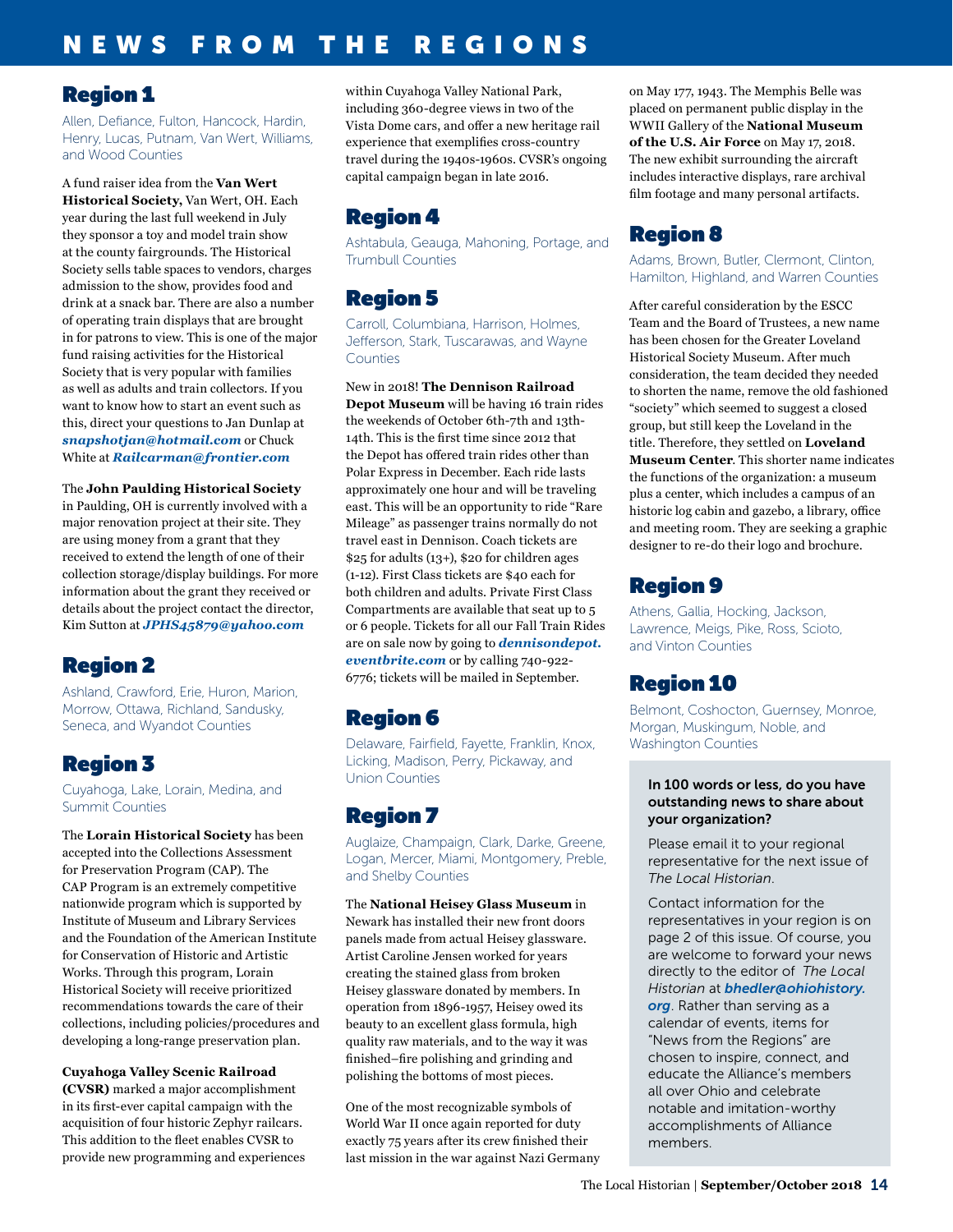## MEMBERS

## CALENDAR

Joined or renewed between June 7 and August 16, 2018

#### Welcome New Members

#### ORGANIZATIONS

Cowan's Auctions Inc, Cincinnati Baltimore Community Museum, **Baltimore** Little Miami History Connection, Maineville Marion County Federation of Women's Clubs, Marion

#### Thank You Renewing Members

#### INDIVIDUALS

Jarrod D. Burks, Columbus Martha Ellers, Warren Erin Haar, Hilliard Daniel Hurley, Cincinnati Richard D. Kudner, Perrysburg George Laurence, New Philadelphia Anne D. Steinert, Cincinnati Mary Stoots, Reynoldsburg Roselia C. Verhoff, Ottawa

#### ORGANIZATIONS

Arcanum Wayne Trail Historical Society, Inc., Arcanum Baltimore Community Museum, Baltimore Bellevue Historical Society &

Heritage Museum, Bellevue Bellevue Public Library, Bellevue

Bremen Area Historical Society, Bremen

Bucyrus Historical Society, **Bucyrus** 

Canton Preservation Society, Canton

Champaign County Historical Society, Urbana

Chippewa Lake Ohio Historical Society, Chippewa Lake

Cortland Bazetta Historical Society, Cortland

Darke County Historical Society, Greenville

Daughters of the American Revolution, Miamisburg

Delhi Historical Society, Cincinnati

Hancock Historical Museum Association, Findlay

Hanover Township Historical Society, Hanoverton

Historic Schoenbrunn Village, Dennison

Lillian E. Jones Museum, Jackson Lucy Hayes Heritage Center, Chillicothe

Madog Center for Welsh Studies,

Rio Grande

Marietta College Legacy Library, Marietta McKinley Memorial Library, Niles Morrow County Historical Society, Mount Gilead Mt Eaton-Paint Twp Historical Society, Mount Eaton Northampton Historical Society,Cuyahoga Falls Oberlin Heritage Center, Oberlin Perry Historical Society of Lake County, Perry Plymouth Area Historical Society, Plymouth Promont House Museum, Milford Richard D. Kudner, Perrysburg Sauder Village, Archbold Shelby County Historical Society, Sidney Toledo Lucas County Public Library, Toledo Trotwood-Madison Historical Society, Trotwood Van Wert County Historical Society, Van Wert Vermilion Area Archival Society, Inc., Vermilion

Woodville Historical Society, Woodville

Worthington Historical Society, Worthington

#### SEPTEMBER 14:

Photos due for Speak up for Ohio Museums Day. For more information, see page x.

#### SEPTEMBER 24-25:

NEDCC Preservation Management and Collections Care Workshop. For more information, see page 10.

#### SEPTEMBER 27-28:

AASLH Online Conference. For more information, see page 12.

#### OCTOBER 1:

Ohio Historical Records Advisory Board Achievement Award Nominations Due. For more information, see page 8.

Speak Up for Ohio Museums Day. For more information, see page 10.

#### OCTOBER 4-6:

Ohio Local History Alliance Annual Meeting. For more information, see cover story.

#### OCTOBER 15:

Deadline for Ohio Museums Association Session Proposals. For more information, see page 9.

#### OCTOBER 24:

Digitization 101 Workshop, Northeast Ohio. For more information, see page 8.

#### OCTOBER 26:

Digitization 101 Workshop, Southeast Ohio. For more information, see page 8

NAGPRA Essentials Training Coursr. For more information, see page 9.

#### OCTOBER 30:

Digitization 101 Workshop, Southwest Ohio. For more information, see page 8.

#### NOVEMBER 1:

Digitization 101 Workshop, Central Ohio. For more information, see page 8

#### NOVEMBER 6:

Digitization 101 Workshop, Northwest Ohio. For more information, see page8.